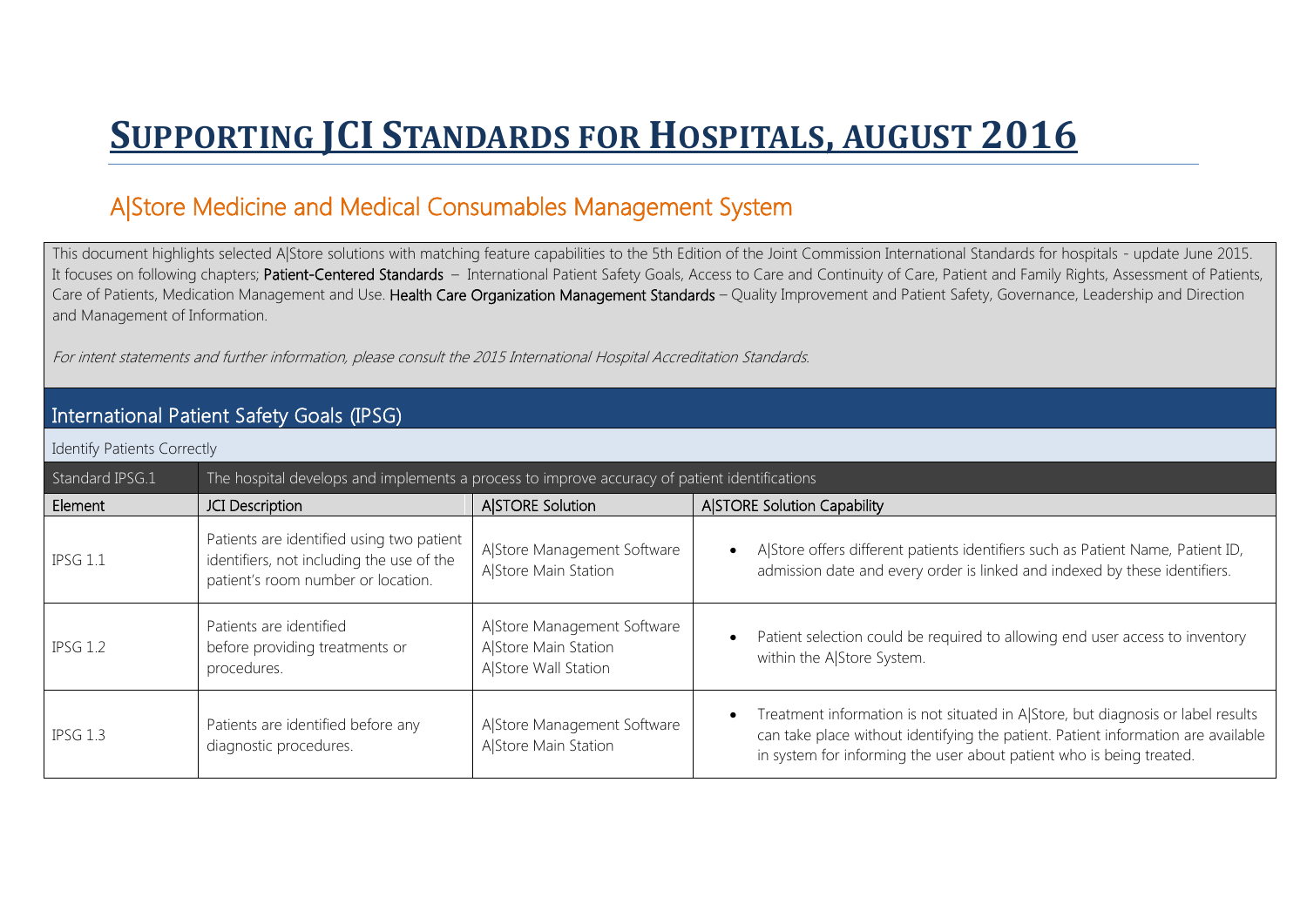| International Patient Safety Goals (IPSG) |                                                                                                                                                                                                           |                                                                                                 |                                                                                                                                                                                                                                                                                                                                                                                                                                                                                                                                                                      |  |
|-------------------------------------------|-----------------------------------------------------------------------------------------------------------------------------------------------------------------------------------------------------------|-------------------------------------------------------------------------------------------------|----------------------------------------------------------------------------------------------------------------------------------------------------------------------------------------------------------------------------------------------------------------------------------------------------------------------------------------------------------------------------------------------------------------------------------------------------------------------------------------------------------------------------------------------------------------------|--|
| Improve the Safety of High Alert Medicine |                                                                                                                                                                                                           |                                                                                                 |                                                                                                                                                                                                                                                                                                                                                                                                                                                                                                                                                                      |  |
| Standard IPSG.3                           | The hospital develops and implements a process to improve the safety of high-alert medications                                                                                                            |                                                                                                 |                                                                                                                                                                                                                                                                                                                                                                                                                                                                                                                                                                      |  |
| Element                                   | JCI Description                                                                                                                                                                                           | A STORE Solution                                                                                | A STORE Solution Capability                                                                                                                                                                                                                                                                                                                                                                                                                                                                                                                                          |  |
| <b>IPSG 3.2</b>                           | The hospital implements strategies to<br>improve the safety of high-alert<br>medications, which may include specific<br>storage, prescribing, preparation,<br>administration, or monitoring<br>processes. | A Store Main Station<br>A Store Cabinet<br>A Store External Lock                                | AlStore system provides high-end security with its cell and drawer structure.<br>Drugs are entered in the system have their specific information such a specific<br>application routes, storage, preparation or administration instructions. The<br>electronic processing of the drug information helps to reduce prescription,<br>preparation or administration errors, as specific data could be entered for such<br>drugs in the system. All medications can be assigned a unique barcode<br>number.<br>High risk medications are protected in separate sections. |  |
| <b>IPSG 3.3</b>                           | The locations, labeling, and storage of<br>high-alert medications, including look-<br>alike/sound-alike medications, is<br>uniform throughout the hospital.                                               | A Store Management Software<br>A Store Main Station<br>A Store Cabinet<br>A Store External Lock | A Store Management Software provides a stock management system that<br>makes correct labeling of all medications.<br>The location of the drugs could be managed thorough A Store Management<br>Software. This enables the proper assembly of high-alert medications, as they<br>have a unique assigned barcode.                                                                                                                                                                                                                                                      |  |
| Standard IPSG.3.1                         | The hospital develops and implements a process to manage the safe use of concentrated electrolytes                                                                                                        |                                                                                                 |                                                                                                                                                                                                                                                                                                                                                                                                                                                                                                                                                                      |  |
| Element                                   | JCI Description                                                                                                                                                                                           | <b>A STORE Solution</b>                                                                         | A STORE Solution Capability                                                                                                                                                                                                                                                                                                                                                                                                                                                                                                                                          |  |
| <b>IPSG 3.1.1</b>                         | The hospital has a process that<br>prevents inadvertent administration of<br>concentrated electrolytes.                                                                                                   | A Store Management Software<br>A Store Main Station<br>A Store Cabinet<br>A Store External Lock | All medications are managed throughout the electronic workflow in A Store.<br>This make impossible to inadvertent administration of any drugs.<br>Pharmacist controls the process of preparation and administration of<br>concentrated electrolytes.<br>Concentrated electrolytes are stored in A Store Cabinets.<br>$\bullet$                                                                                                                                                                                                                                       |  |
| <b>IPSG 3.1.2</b>                         | Concentrated electrolytes are present<br>only in patient care units identified as<br>clinically necessary.                                                                                                | A Store Management Software<br>A Store Cabinet<br>A Store External Lock                         | The user can define in the system that concentrated electrolytes may only be<br>$\bullet$<br>present in patient care units. In addition to this, and following AlStore's<br>Workflow, inadvertent administration of concentrated electrolytes may be<br>prevented as the user will not have the possibility to document its<br>administration in the system.                                                                                                                                                                                                         |  |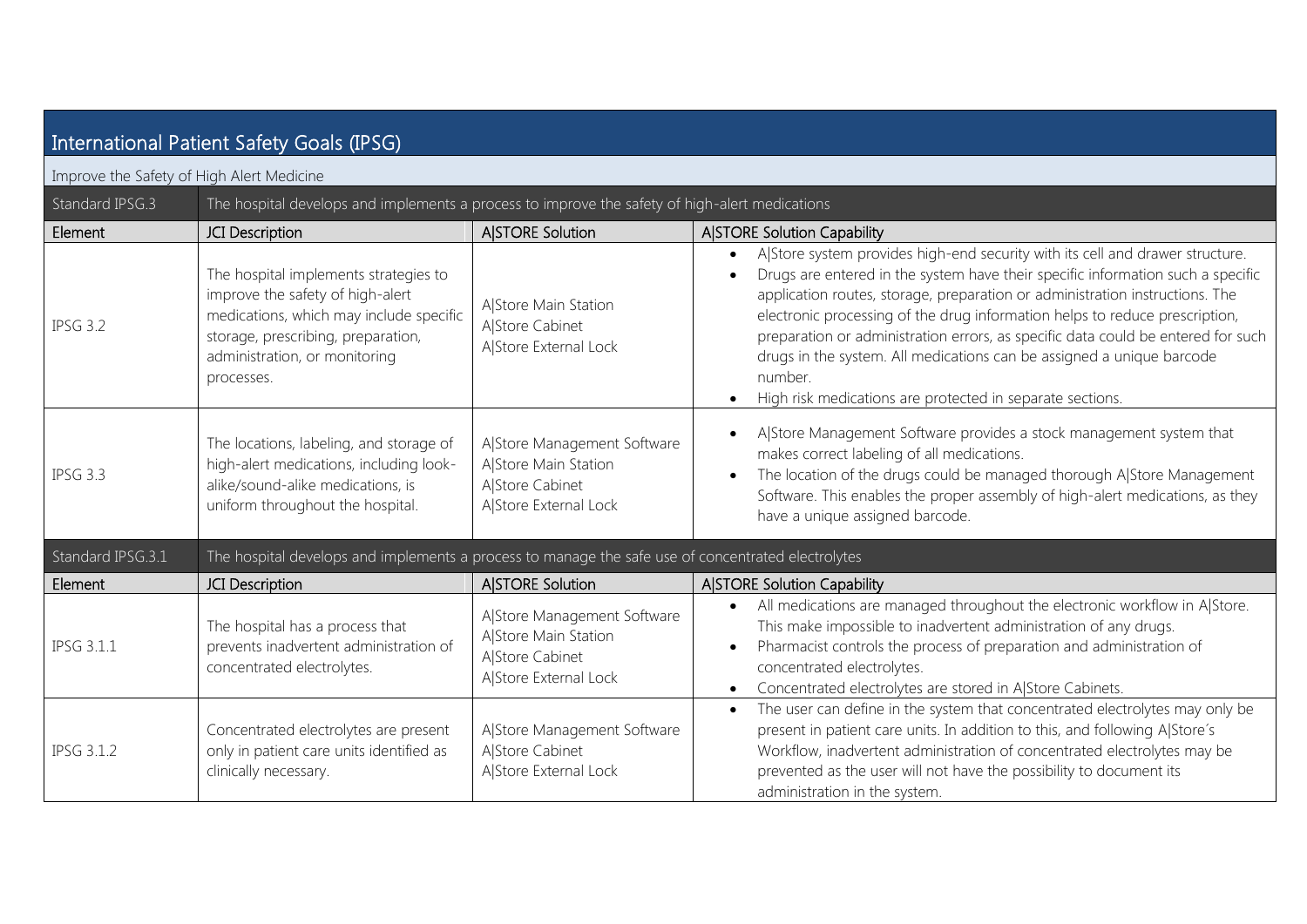| International Patient Safety Goals (IPSG) |                                                                                                                                                 |                                                                         |                                                                                                                                                                                                                                                  |
|-------------------------------------------|-------------------------------------------------------------------------------------------------------------------------------------------------|-------------------------------------------------------------------------|--------------------------------------------------------------------------------------------------------------------------------------------------------------------------------------------------------------------------------------------------|
| Improve the Safety of High Alert Medicine |                                                                                                                                                 |                                                                         |                                                                                                                                                                                                                                                  |
| Standard IPSG.3.1                         | The hospital develops and implements a process to manage the safe use of concentrated electrolytes                                              |                                                                         |                                                                                                                                                                                                                                                  |
| Element                                   | JCI Description                                                                                                                                 | <b>A STORE Solution</b>                                                 | <b>A STORE Solution Capability</b>                                                                                                                                                                                                               |
| <b>IPSG 3.1.3</b>                         | Concentrated electrolytes that are<br>stored in patient care units are clearly<br>labeled and stored in a manner that<br>promotes safe use      | A Store Management Software<br>A Store Cabinet<br>A Store External Lock | Concentrated electrolytes are stored in separate sections in A Store Cabinets<br>with alert labels.<br>AlStore's Main Station and Cabinet System support segregation of medications<br>and appropriate access to medications by medication type. |
|                                           | Access to Care and Continuity of Care (ACC)                                                                                                     |                                                                         |                                                                                                                                                                                                                                                  |
| Continuity of Care                        |                                                                                                                                                 |                                                                         |                                                                                                                                                                                                                                                  |
| Standard ACC.3                            |                                                                                                                                                 |                                                                         | The hospital design and carries out processes to provide continuity of patient care services in the hospital and coordination among health care practitioners                                                                                    |
| Element                                   | JCI Description                                                                                                                                 | A STORE Solution                                                        | A STORE Solution Capability                                                                                                                                                                                                                      |
| 3.2                                       | The patients' record(s) is available to<br>those practitioners who are authorized<br>to have access and need it for the care<br>of the patient. | A Store Management Software                                             | AlStore System controls access level of authorized personnel.<br>Authorized personnel could view patient records.                                                                                                                                |
| 3.3                                       | The patient's record(s) is up to date to<br>ensure communication of the latest<br>information.                                                  | A Store Management Software                                             | All the records and changings are concurrently transferred to A Store System<br>from the HIS.                                                                                                                                                    |
| 3.4                                       | Continuity and coordination of care<br>processes are supported by the use of<br>tools, such as care plans, quidelines, or<br>other such tools.  | A Store Management Software                                             | Continuity and coordination of care processes could be viewed as date and<br>time based in A Store.                                                                                                                                              |
| 3.5                                       | Continuity and coordination are evident<br>throughout all phases of patient care.                                                               | A Store Management Software                                             | Centralized data managed at A Store support all system components which<br>$\bullet$<br>are used to support phases of care in applicable environments.                                                                                           |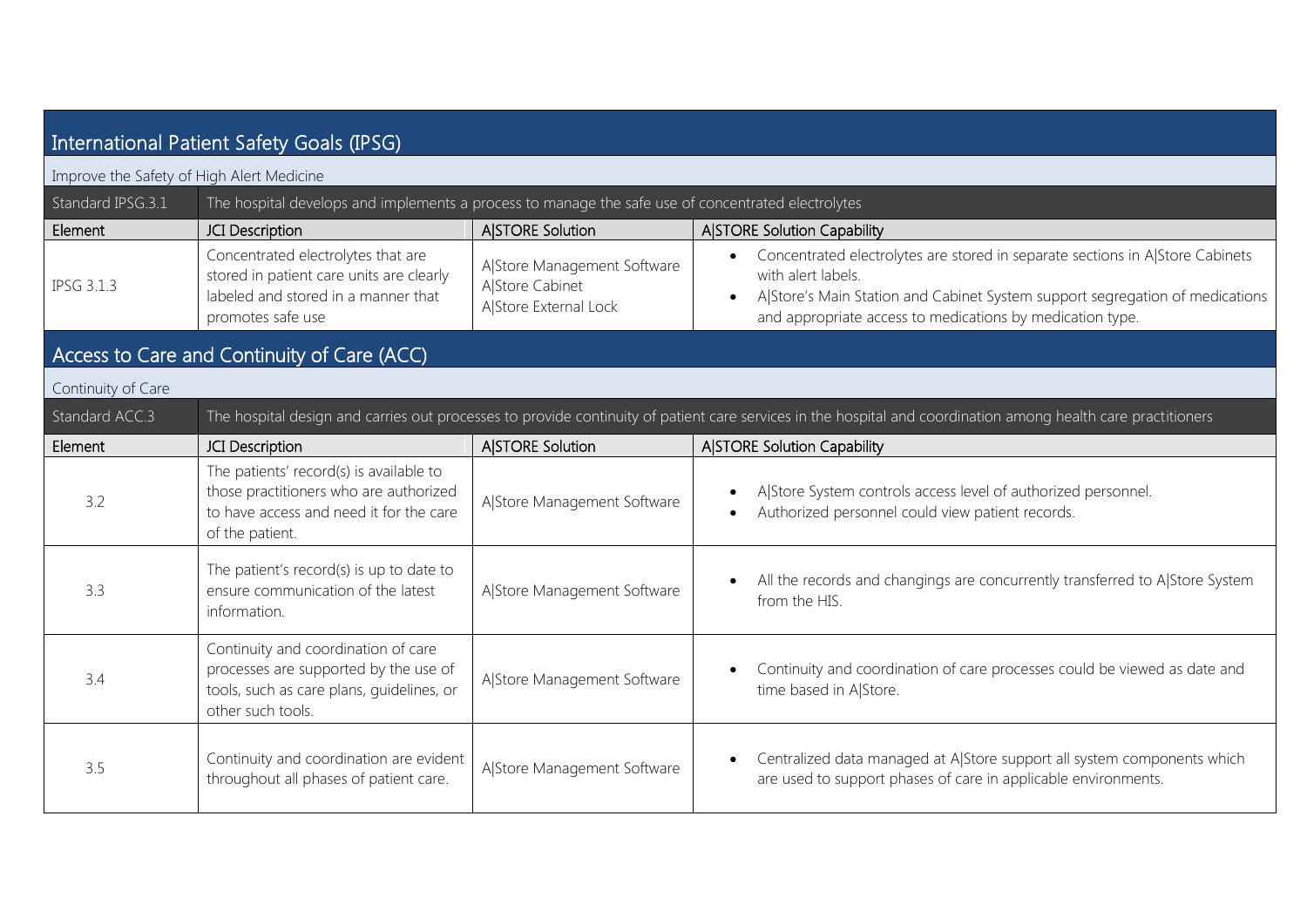| Access to Care and Continuity of Care (ACC) |                                                                                                                                                    |                                                     |                                                                                                                                                                                                                                                                                                                                                                                                                                                              |
|---------------------------------------------|----------------------------------------------------------------------------------------------------------------------------------------------------|-----------------------------------------------------|--------------------------------------------------------------------------------------------------------------------------------------------------------------------------------------------------------------------------------------------------------------------------------------------------------------------------------------------------------------------------------------------------------------------------------------------------------------|
| Continuity of Care                          |                                                                                                                                                    |                                                     |                                                                                                                                                                                                                                                                                                                                                                                                                                                              |
| Standard ACC.3.2                            | Information related to the patient's care is transferred with the patient                                                                          |                                                     |                                                                                                                                                                                                                                                                                                                                                                                                                                                              |
| Element                                     | JCI Description                                                                                                                                    | <b>A STORE Solution</b>                             | A STORE Solution Capability                                                                                                                                                                                                                                                                                                                                                                                                                                  |
| 3.2.1                                       | The patient's record or a summary of<br>patient care information is transferred<br>with the patient to another service or<br>unit in the hospital. | A Store Management Software<br>A Store Main Station | If the patient transfer to another service or must be in operating room at any<br>$\bullet$<br>given time, all the patient records transfer to another A Store which will be<br>related with the patient.                                                                                                                                                                                                                                                    |
| 3.2.6                                       | The summary contains any medications<br>and other treatments.                                                                                      | A Store Management Software<br>A Store Main Station | Medication and treatment records are concurrently transferred to A Store<br>System from the HIS.                                                                                                                                                                                                                                                                                                                                                             |
| Patient and Family Rights (PFR)             |                                                                                                                                                    |                                                     |                                                                                                                                                                                                                                                                                                                                                                                                                                                              |
| Protecting Patient Confidentiality          |                                                                                                                                                    |                                                     |                                                                                                                                                                                                                                                                                                                                                                                                                                                              |
| Standard PFR.1.1                            | The hospital seeks to reduce physical, language, cultural, and other barriers to access and delivery of services                                   |                                                     |                                                                                                                                                                                                                                                                                                                                                                                                                                                              |
| Element                                     | <b>JCI</b> Description                                                                                                                             | A STORE Solution                                    | A STORE Solution Capability                                                                                                                                                                                                                                                                                                                                                                                                                                  |
| 1.1.1                                       | The department/service leaders<br>develop and implement a process to<br>limit the impact of barriers on the<br>delivery of services.               | A Store Management Software                         | Medications can be labeled with information in two languages thus allowing<br>to overcome hearing and/or language barriers.                                                                                                                                                                                                                                                                                                                                  |
| Standard PFR.1.3                            | The patient's rights to privacy and confidentiality of care and information are respected                                                          |                                                     |                                                                                                                                                                                                                                                                                                                                                                                                                                                              |
| Element                                     | JCI Description                                                                                                                                    | A STORE Solution                                    | A STORE Solution Capability                                                                                                                                                                                                                                                                                                                                                                                                                                  |
| 1.3.3                                       | Confidentiality of patient information is<br>maintained according to laws and<br>regulations.                                                      | A Store Management Software                         | The fingerprint identification system physically identifies user identity prior to<br>$\bullet$<br>granting access, assuring only authorized clinicians and end users have<br>access to patient information in accordance with their user privileges.<br>User access privileges are defined by managers in conjunction with<br>pharmacist, and/or system administrator.<br>User activation history displays who activated or deactivated a user and<br>when. |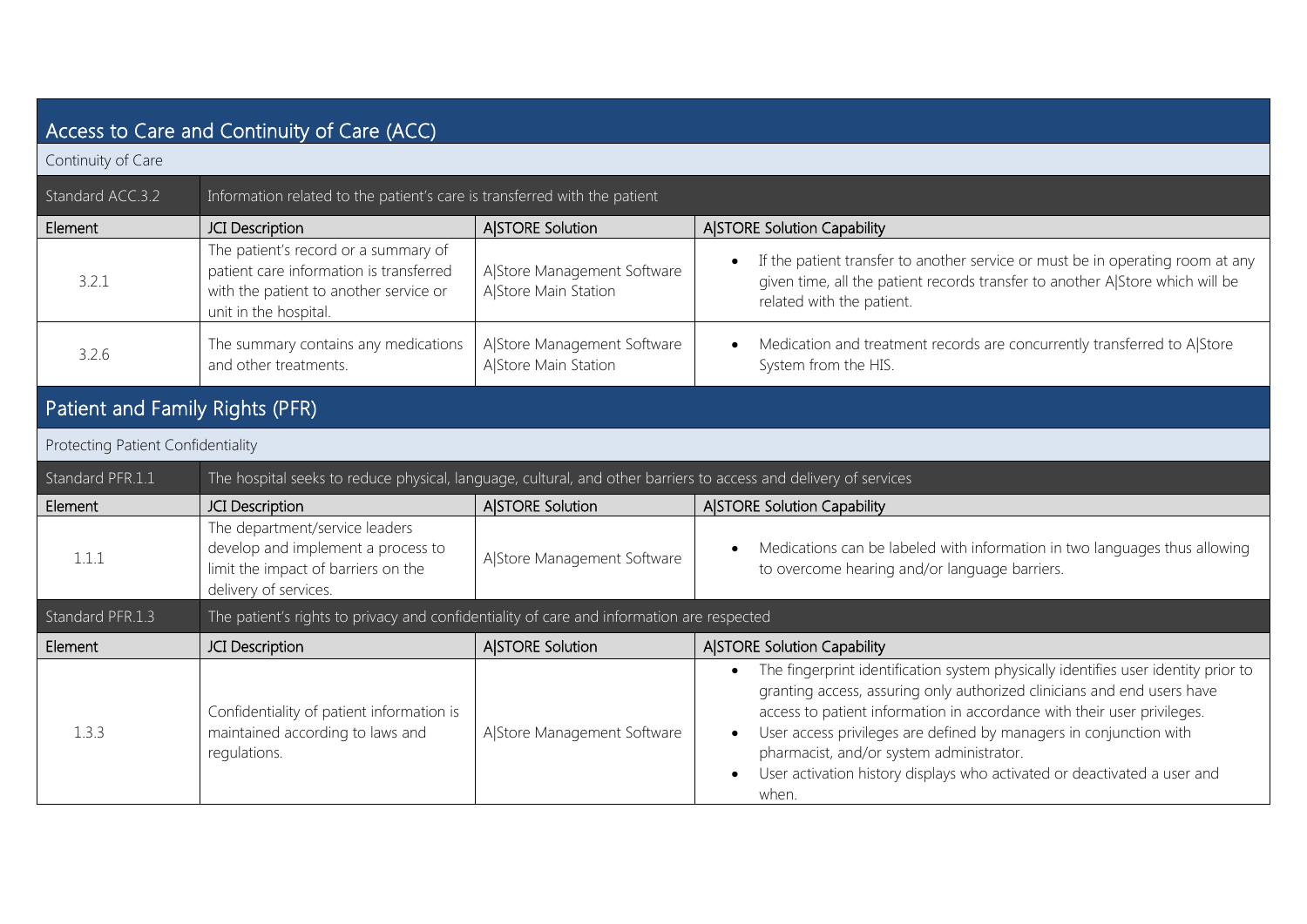| Care of Patients (COP)         |                                                                                                                                  |                                                     |                                                                                                                                                                     |  |
|--------------------------------|----------------------------------------------------------------------------------------------------------------------------------|-----------------------------------------------------|---------------------------------------------------------------------------------------------------------------------------------------------------------------------|--|
| Care Delivery for All Patients |                                                                                                                                  |                                                     |                                                                                                                                                                     |  |
| Standard COP.2.3               | Clinical and diagnostic procedures and treatments performed, and the results or outcomes, are documented in the patient's record |                                                     |                                                                                                                                                                     |  |
| Element                        | JCI Description                                                                                                                  | A STORE Solution                                    | A STORE Solution Capability                                                                                                                                         |  |
| 2.3.3                          | The results of procedures and<br>treatments performed are documented<br>in the patient's record.                                 | A Store Management Software                         | The results of procedures and treatments performed are concurrently transfer<br>to HIS from A Store System.                                                         |  |
|                                | Medication Management and Use (MMU)                                                                                              |                                                     |                                                                                                                                                                     |  |
| Selection and Procurement      |                                                                                                                                  |                                                     |                                                                                                                                                                     |  |
| Standard MMU.2                 | pharmacy is closed                                                                                                               |                                                     | Medications for prescribing or ordering are stocked, and there is a process for medications not stocked or normally available to the hospital or for times when the |  |
| Element                        | JCI Description                                                                                                                  | <b>A STORE Solution</b>                             | A STORE Solution Capability                                                                                                                                         |  |
| 2.1                            | There is a list of medications stocked in<br>the hospital or readily available from<br>outside sources.                          | A Store Management Software<br>A Store Main Station | A Store System has advanced reporting feature, inventory and stock lists are<br>viewable by authorized personnel.                                                   |  |
| 2.3                            | There is a process for obtaining<br>medications during the night or when<br>the pharmacy is closed.                              | A Store Management Software<br>A Store Main Station | If an order is given from doctor, medicines could obtain from pharmacy out-<br>of-hours.                                                                            |  |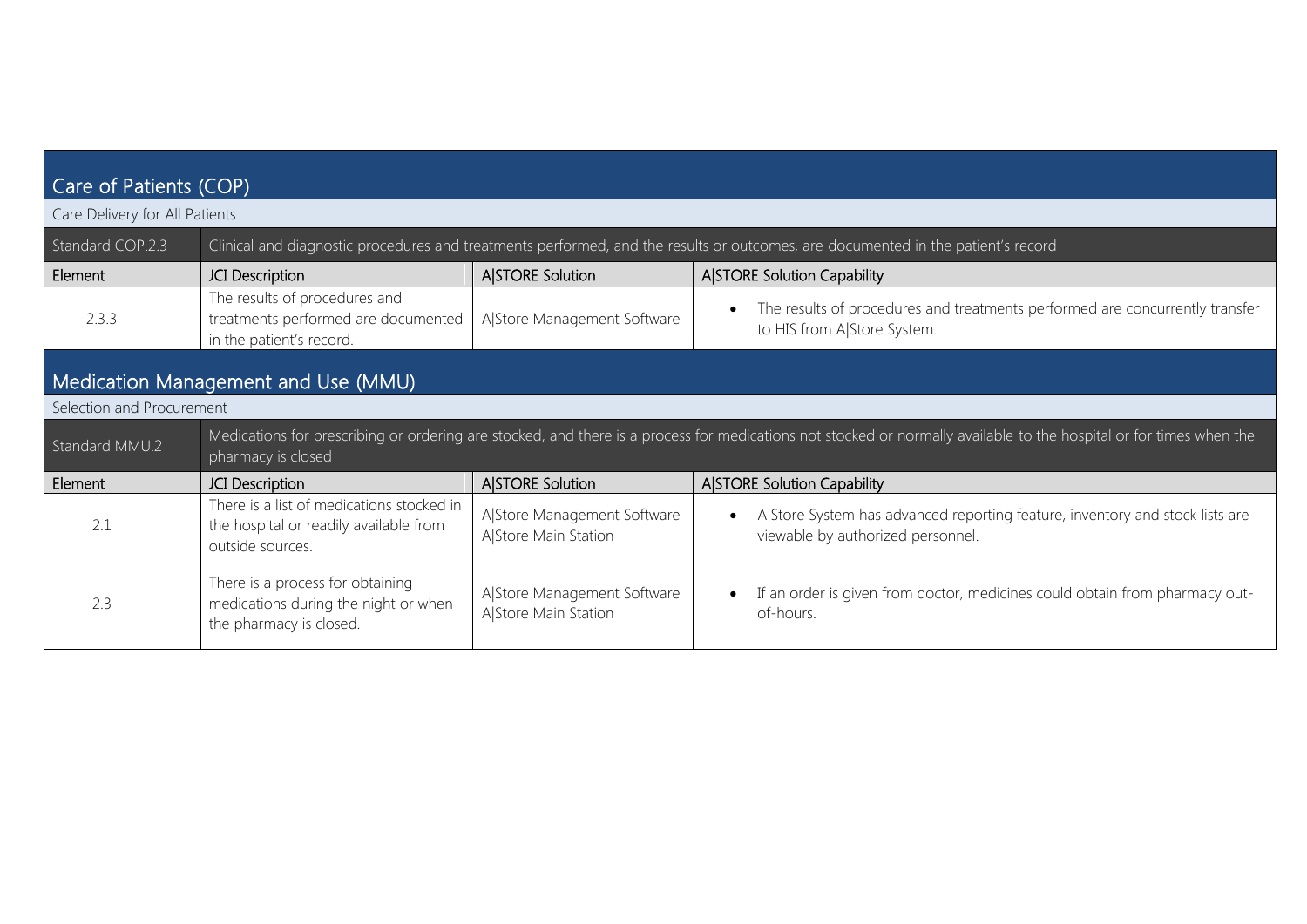| Medication Management and Use (MMU) |                                                                                                                                                       |                                                                                                 |                                                                                                                                                                                                                                                                                                                                          |  |
|-------------------------------------|-------------------------------------------------------------------------------------------------------------------------------------------------------|-------------------------------------------------------------------------------------------------|------------------------------------------------------------------------------------------------------------------------------------------------------------------------------------------------------------------------------------------------------------------------------------------------------------------------------------------|--|
| Standard MMU.3.1                    | There is a process for storage of medications and nutrition products that require special consideration                                               |                                                                                                 |                                                                                                                                                                                                                                                                                                                                          |  |
| Element                             | JCI Description                                                                                                                                       | A STORE Solution                                                                                | A STORE Solution Capability                                                                                                                                                                                                                                                                                                              |  |
| 3.1.1                               | The hospital establishes<br>and implements a<br>process for how nutrition<br>products requiring special<br>Considerations are stored.                 | A Store External Lock                                                                           | Nutritional Products could store, access and track the nutritional products in<br>refrigerated storage.<br>AlStore External Lock contains a display screen for heat tracking of the<br>products inside the refrigerator.<br>The buzzer gives warning if the heat drops down or goes up the certain heat<br>level that you have been set. |  |
| 3.1.4                               | Hospital has developed and applying<br>process about storing patient's own<br>medicines.                                                              | A Store Management Software<br>A Store Cabinet                                                  | Patient's own medicines could be stored in a particular area. Firstly personnel<br>apply these medicines to patient if they are applicable in doctor order. After<br>these medicine stock is over, personnel start to apply medicine from the<br>hospital inventory.                                                                     |  |
| Standard MMU.3.2                    | Emergency medications are available, monitored, and safe when stored out of the pharmacy                                                              |                                                                                                 |                                                                                                                                                                                                                                                                                                                                          |  |
|                                     |                                                                                                                                                       |                                                                                                 |                                                                                                                                                                                                                                                                                                                                          |  |
| Element                             | JCI Description                                                                                                                                       | A STORE Solution                                                                                | <b>A STORE Solution Capability</b>                                                                                                                                                                                                                                                                                                       |  |
| 3.2.1                               | Emergency medication are available in<br>the units where they will be needed or<br>readily accessible within the hospital to<br>meet emergency needs. | A Store Management Software<br>A Store Main Station<br>A Store Cabinet<br>A Store External Lock | AlStore fingerprint login interface supports easily accessing to system in<br>emergency situations.<br>Override feature could be used to manage select emergency medications<br>readily and quickly.<br>Some medications must keep outside of A Store System in emergency<br>department.                                                 |  |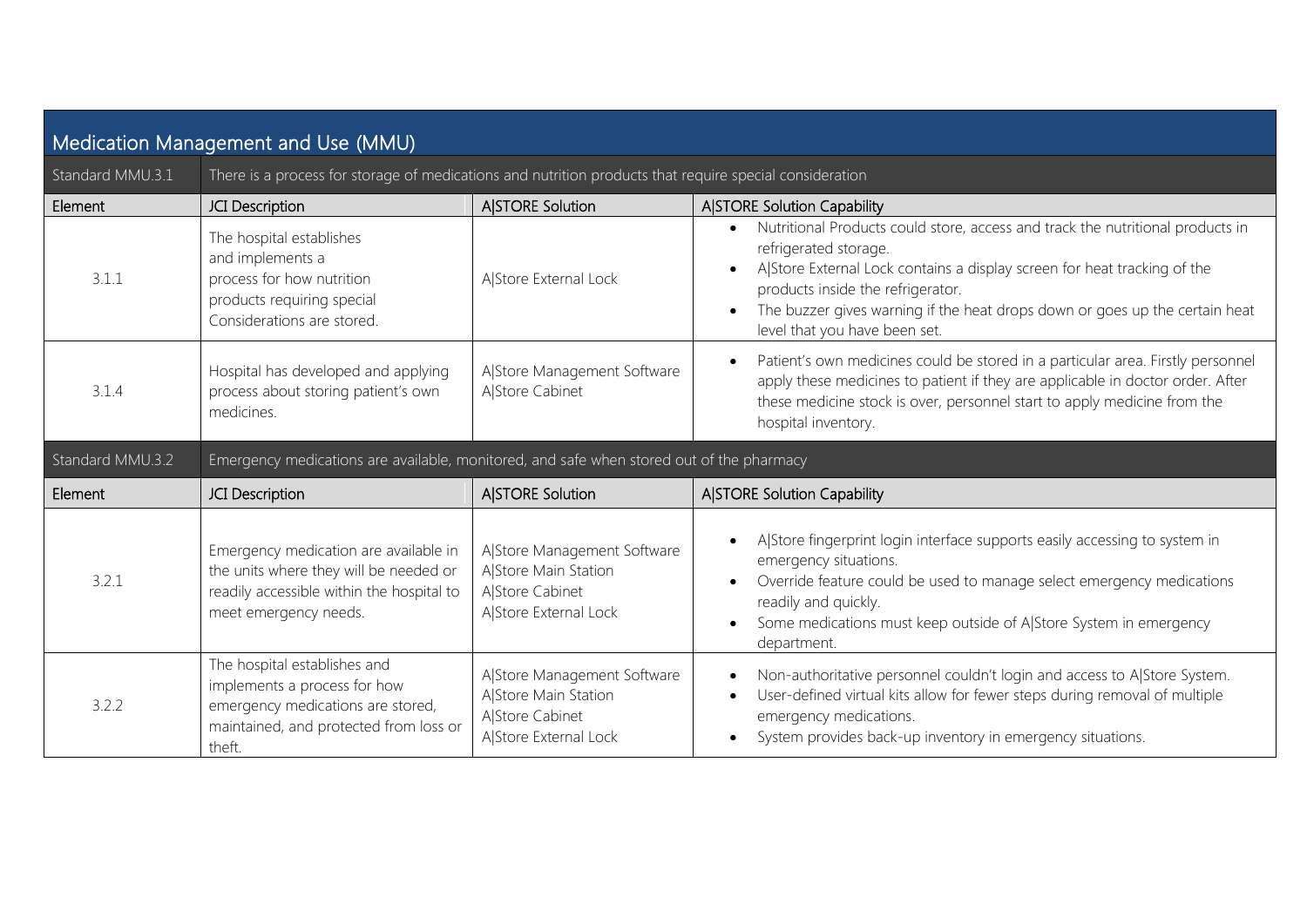| Medication Management and Use (MMU) |                                                                                                                    |                                                     |                                                                                                                                                                                                                                                                                                                                                                                                             |  |
|-------------------------------------|--------------------------------------------------------------------------------------------------------------------|-----------------------------------------------------|-------------------------------------------------------------------------------------------------------------------------------------------------------------------------------------------------------------------------------------------------------------------------------------------------------------------------------------------------------------------------------------------------------------|--|
| Standard MMU.3.2                    | Emergency medications are available, monitored, and safe when stored out of the pharmacy                           |                                                     |                                                                                                                                                                                                                                                                                                                                                                                                             |  |
| Element                             | JCI Description                                                                                                    | A STORE Solution                                    | <b>A STORE Solution Capability</b>                                                                                                                                                                                                                                                                                                                                                                          |  |
| 3.2.3                               | Emergency medications are monitored<br>and replaced in a timely manner after<br>use or when expired or damaged.    | A Store Management Software                         | A Store System has advanced reporting function. Authorized personnel could<br>access the reports for example inactivity report, stock control report, stock<br>follow-up report etc Also expired medicines could be seen and follow for the<br>expiration date filter.                                                                                                                                      |  |
| Standard MMU.3.3                    | The hospital has a medication recall system                                                                        |                                                     |                                                                                                                                                                                                                                                                                                                                                                                                             |  |
| Element                             | JCI Description                                                                                                    | A STORE Solution                                    | <b>A STORE Solution Capability</b>                                                                                                                                                                                                                                                                                                                                                                          |  |
| 3.3.1                               | There is a medication recall system in<br>place.                                                                   | A Store Management Software<br>A Store Main Station | Medications could be recalled easily and quickly in AlStore system.<br>A Store Main Station contains a locked section for recall medications.<br>System gives information of the quantity prescribed, the batch number as well<br>as the patient information.<br>Processes of recall medications are recorded and logs in system.                                                                           |  |
| 3.3.2                               | The hospital establishes and<br>implements a process for use of<br>medications known to be expired or<br>outdated. | A Store Management Software<br>A Store Main Station | System doesn't open drawer/door of Main Station/Cabinet if an expired or<br>outdate medication is selected from the system. So it provides high security.<br>Non-authoritative personnel couldn't login and access to A Store System.<br>User-defined virtual kits allow for fewer steps during removal of multiple<br>emergency medications.<br>System provides back-up inventory in emergency situations. |  |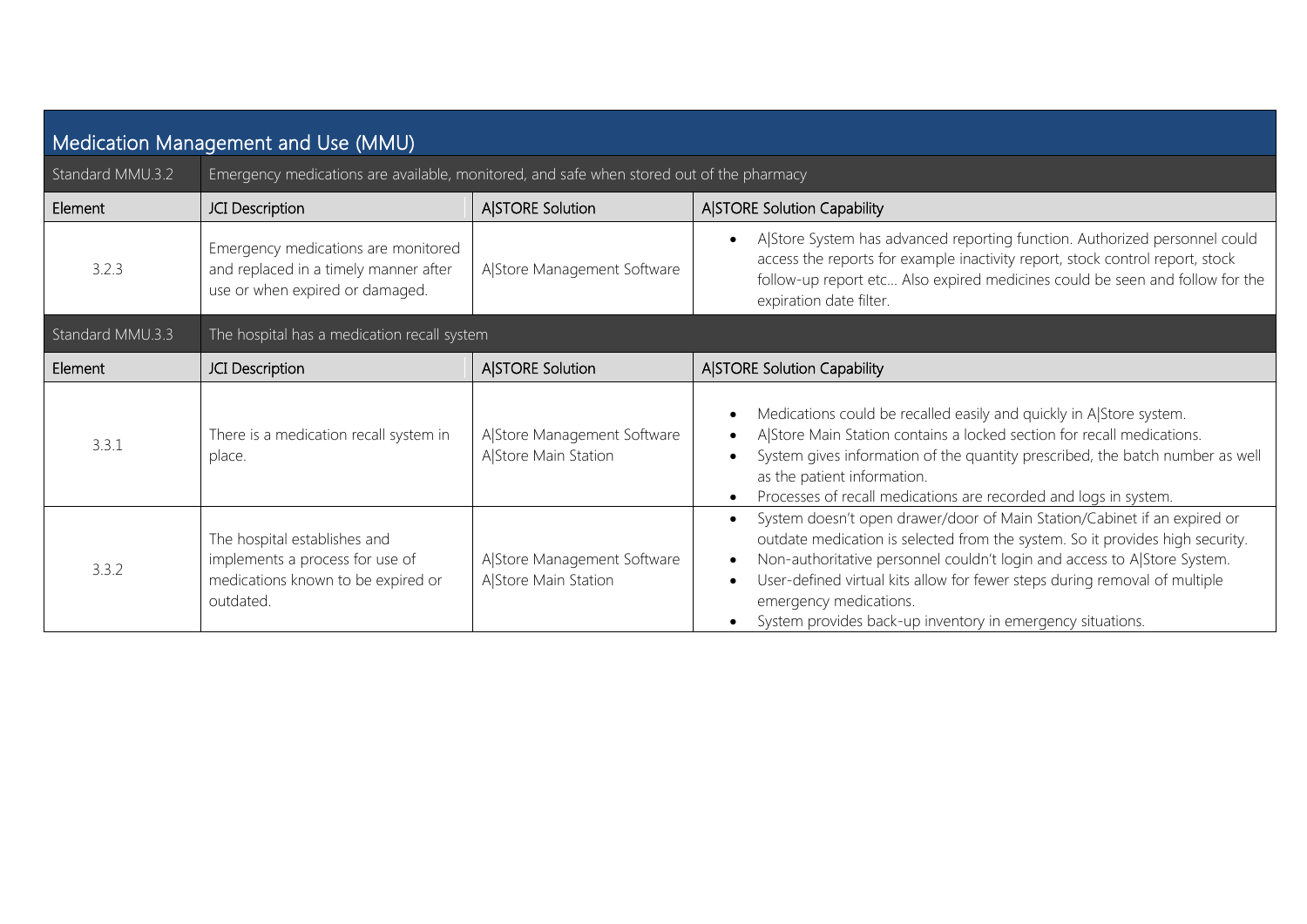| Medication Management and Use (MMU) |                                                                                                                                                                                                                                  |                                                     |                                                                                                                                                                         |  |
|-------------------------------------|----------------------------------------------------------------------------------------------------------------------------------------------------------------------------------------------------------------------------------|-----------------------------------------------------|-------------------------------------------------------------------------------------------------------------------------------------------------------------------------|--|
| Ordering and Transcribing           |                                                                                                                                                                                                                                  |                                                     |                                                                                                                                                                         |  |
|                                     |                                                                                                                                                                                                                                  |                                                     |                                                                                                                                                                         |  |
| Standard MMU.4                      | Prescribing, ordering, and transcribing are guided by policies and procedures                                                                                                                                                    |                                                     |                                                                                                                                                                         |  |
| Element                             | JCI Description                                                                                                                                                                                                                  | <b>A</b> ISTORE Solution                            | <b>A STORE Solution Capability</b>                                                                                                                                      |  |
| 4.1                                 | The hospital establishes and<br>implements a process for the safe<br>prescribing, ordering, and transcribing<br>of medications in the hospital.                                                                                  | A Store Management Software<br>A Store Main Station | A Store System provides safe prescribing, ordering, and transcribing in digital<br>environment.                                                                         |  |
| Standard MMU.4.3                    | Medications prescribed and administered are written in the patient's record                                                                                                                                                      |                                                     |                                                                                                                                                                         |  |
| Element                             | <b>JCI</b> Description                                                                                                                                                                                                           | <b>A STORE Solution</b>                             | <b>A STORE Solution Capability</b>                                                                                                                                      |  |
| 4.3.1                               | Medications prescribed or ordered are<br>recorded for each patient.                                                                                                                                                              | A Store Management Software<br>AlStore Main Station | All the information about medication times and treatments are recorded in<br>A Store.                                                                                   |  |
| 4.3.2                               | Medication administration is recorded<br>for each dose.                                                                                                                                                                          | A Store Management Software<br>AlStore Main Station | Personnel could see the dosage information and doctor note before collecting<br>medicines.                                                                              |  |
| Preparing and Dispensing            |                                                                                                                                                                                                                                  |                                                     |                                                                                                                                                                         |  |
| Standard MMU.5.1                    | Medication prescriptions or orders are reviewed for appropriateness                                                                                                                                                              |                                                     |                                                                                                                                                                         |  |
| Element                             | <b>JCI</b> Description                                                                                                                                                                                                           | <b>A STORE Solution</b>                             | <b>A STORE Solution Capability</b>                                                                                                                                      |  |
| 5.1.1                               | The hospital defines the patient-specific<br>information required for an effective<br>review process, and the source or<br>availability of this information is<br>available at all times when the<br>pharmacy is open or closed. | A Store Management Software                         | A Store is integrated with HIS and pharmacy may open or may not, all<br>medicine and consumables record of the patient is always accessible by<br>authorized personnel. |  |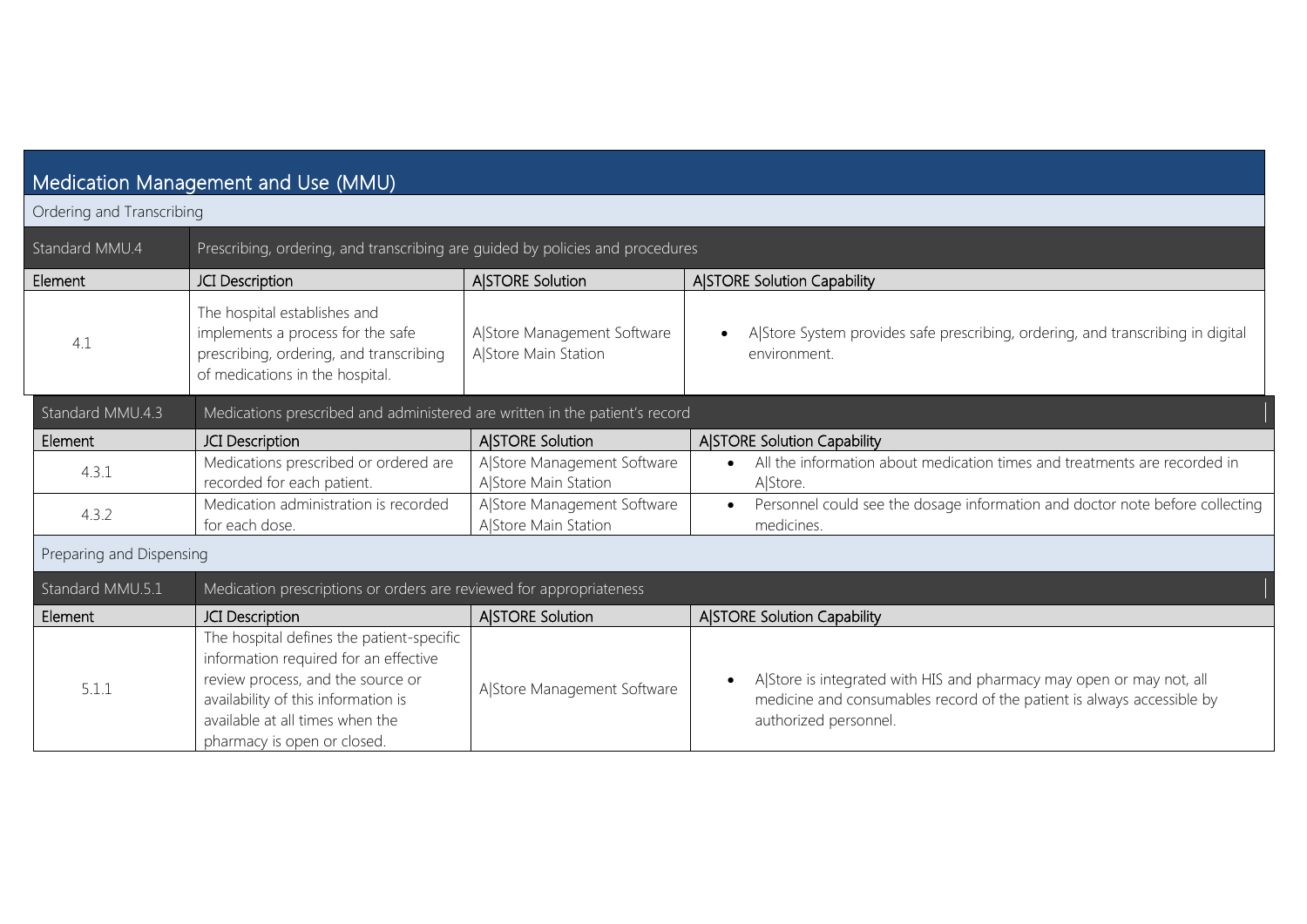| Medication Management and Use (MMU) |                                                                                                                                                                                                                   |                                                                        |                                                                                                                                                                                                                                                                                                                                                                                                                        |
|-------------------------------------|-------------------------------------------------------------------------------------------------------------------------------------------------------------------------------------------------------------------|------------------------------------------------------------------------|------------------------------------------------------------------------------------------------------------------------------------------------------------------------------------------------------------------------------------------------------------------------------------------------------------------------------------------------------------------------------------------------------------------------|
| Standard MMU.5.2                    | A system is used to dispense medications in the right dose to the right patient at the right time                                                                                                                 |                                                                        |                                                                                                                                                                                                                                                                                                                                                                                                                        |
| Element                             | JCI Description                                                                                                                                                                                                   | <b>A STORE Solution</b>                                                | <b>A STORE Solution Capability</b>                                                                                                                                                                                                                                                                                                                                                                                     |
| 5.2.1                               | There is a uniform medication and<br>dispensing system in the hospital.                                                                                                                                           | A Store Management Software<br>A Store Main Station<br>A Store Cabinet | A Store provide a secured, consistent and replicable system to manage, store<br>and dispense medications.                                                                                                                                                                                                                                                                                                              |
| 5.2.2                               | After preparation, medications not<br>immediately administered are labeled<br>with the name of the medication, the<br>dosage/concentration, the date<br>prepared, the expiration date, and the<br>patient's name. | A Store Management Software<br>A Store Main Station<br>A Store Cabinet | Medicines are labelled with date information by pharmacist before distribution.<br>Medication Label module with A Store system supports labeling of patient<br>dose-specific medications prepared on the nursing unit.                                                                                                                                                                                                 |
| 5.2.3                               | Medications are dispensed in the most<br>ready-to-administer form                                                                                                                                                 | A Store Management Software<br>A Store Main Station<br>A Store Cabinet | Pharmacist prepares the medicines in order properly and distributes them to<br>related A Store Main Station or Cabinet.<br>When the personnel clicked the related patient, A Store System opens only<br>cabinet door or main station drawer and cell which has got the selected<br>patient's medicine.<br>A Store secure medication dispensing system support unit dose dispensing in<br>single dose format if needed. |
| 5.2.4                               | The system supports accurate and<br>timely dispensing                                                                                                                                                             | A Store Management Software<br>A Store Main Station<br>A Store Cabinet | Authorized personnel could follow medicine time and if there is any delay in<br>medicine time, system makes necessary to entry any reason.<br>All transactions could be stored, printed, or archived.                                                                                                                                                                                                                  |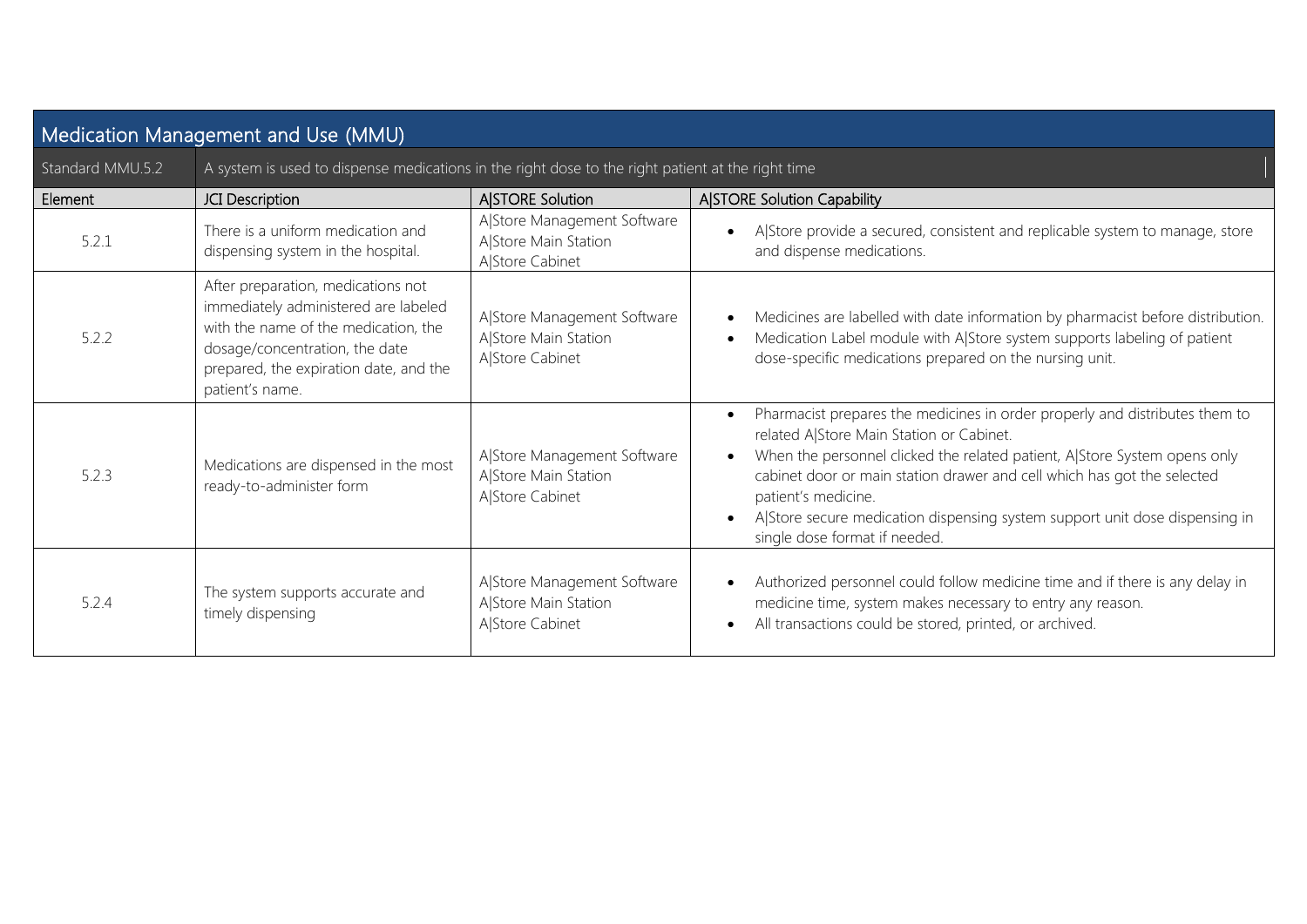| Medication Management and Use (MMU) |                                                                                                                     |                             |                                                                                                                                                                                                                                                                                  |
|-------------------------------------|---------------------------------------------------------------------------------------------------------------------|-----------------------------|----------------------------------------------------------------------------------------------------------------------------------------------------------------------------------------------------------------------------------------------------------------------------------|
| Administration                      |                                                                                                                     |                             |                                                                                                                                                                                                                                                                                  |
| Standard MMU.6                      | The hospital identifies those qualified individuals permitted to administer medications                             |                             |                                                                                                                                                                                                                                                                                  |
| Element                             | JCI Description                                                                                                     | <b>A STORE Solution</b>     | A STORE Solution Capability                                                                                                                                                                                                                                                      |
| 6.1                                 | Personnel are defined in hospital<br>processes by job descriptions and<br>authorization.                            | A Store Management Software | Personnel are defined in A Store System who authorized to administer<br>medicine to the patient.<br>Authorization depends on personnel's job definition. Pharmacist has got<br>medicine refilling authorization but the nurse has got only medicine collecting<br>authorization. |
| 6.2                                 | Only those permitted by the hospital<br>and by relevant licensure, laws, and<br>regulations administer medications. | A Store Management Software | Only authorized personnel can login the system, collect medicine and<br>$\bullet$<br>administer to the patient.<br>Access requires User ID and fingerprint or password.<br>The A Store fingerprint identification helps ensure only approved personnel<br>access the system.     |
| 6.3                                 | There is a process to place limits, when<br>appropriate, on the medication<br>administration of individuals.        | A Store Management Software | Provides layers of security locks (software and hardware) to control access to<br>medication.<br>User Privileges or Security Groups features limit access to appropriately trained<br>and licensed indivduals.<br>Access requires User ID and fingerprint or password.           |
| Standard MMU.6.1                    |                                                                                                                     |                             | Medication administration includes a process to verify the medication is correct based on the medication prescription or order                                                                                                                                                   |
| Element                             | JCI Description                                                                                                     | <b>A</b> ISTORE Solution    | A STORE Solution Capability                                                                                                                                                                                                                                                      |
| 6.1.1                               | Medications are verified with the<br>prescription or order.                                                         | A Store Management Software | Profile interface restricts access to only medication orders reviewed and<br>approved by a Pharmacist. Orders are transferred to A Store from HIS after<br>pharmacist's check and approval.<br>Override report allows review of all meds accessed before being profiled.         |
| 6.1.2                               | The dosage amount of the medication<br>is verified with the prescription or<br>order.                               | A Store Management Software | Pharmacist checks the dosage in order and if he/she give approval, order will<br>be transferred to A Store System. So this organization doesn't avoid any<br>possible mistakes.                                                                                                  |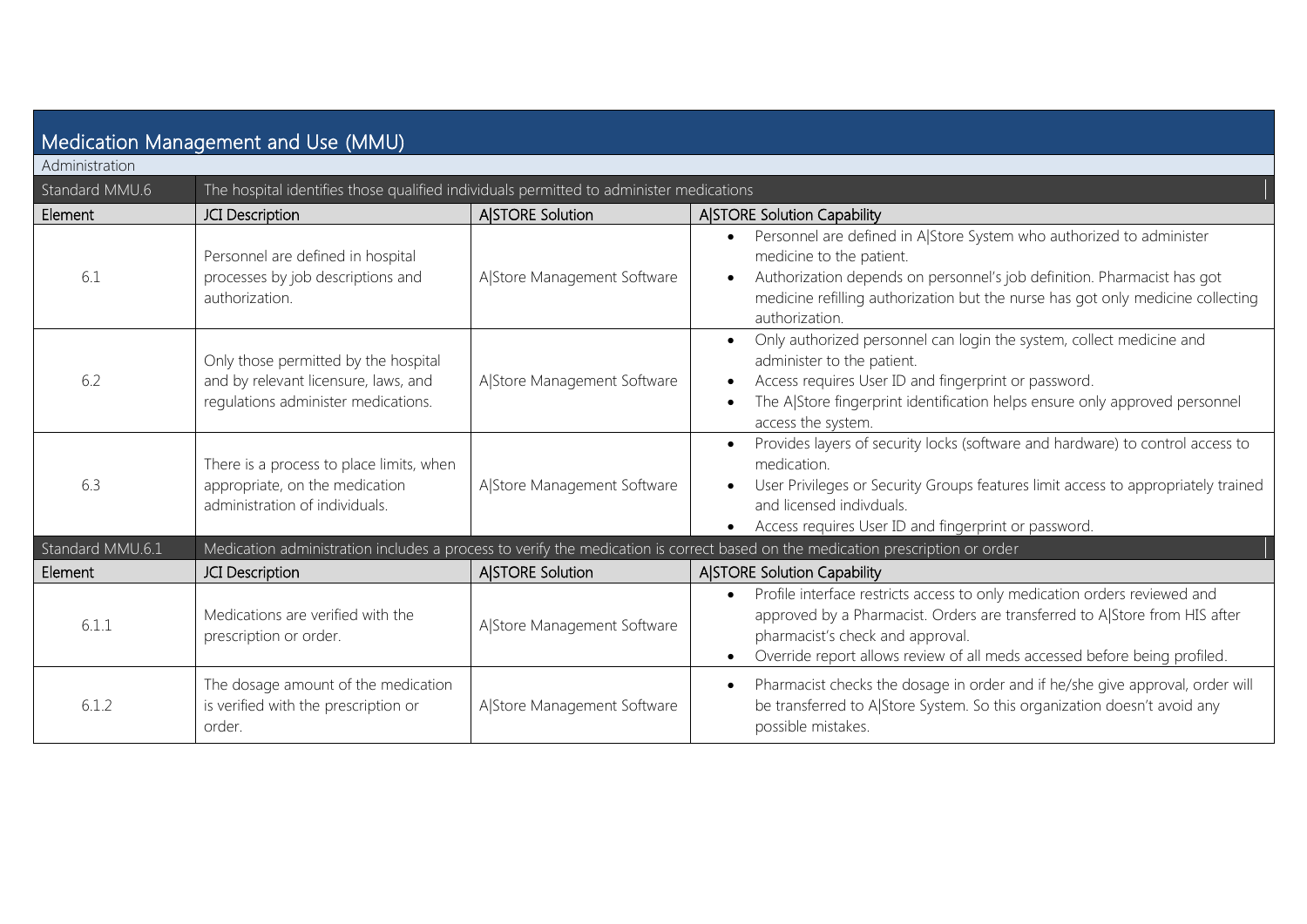| Medication Management and Use (MMU) |                                                                                     |                                                                                                                                |                                                                                                                                                                                                                                                                                                 |  |
|-------------------------------------|-------------------------------------------------------------------------------------|--------------------------------------------------------------------------------------------------------------------------------|-------------------------------------------------------------------------------------------------------------------------------------------------------------------------------------------------------------------------------------------------------------------------------------------------|--|
| Standard MMU.6.1                    |                                                                                     | Medication administration includes a process to verify the medication is correct based on the medication prescription or order |                                                                                                                                                                                                                                                                                                 |  |
| Element                             | JCI Description                                                                     | A STORE Solution                                                                                                               | <b>A STORE Solution Capability</b>                                                                                                                                                                                                                                                              |  |
| 6.1.3                               | The route of administration is verified<br>with the prescription or order.          | A Store Management Software<br>A Store Main Station<br>A Store Cabinet                                                         | Pharmacist prepare the medicines in order and distribute them to related<br>A Store Main Station or Cabinet. It bring along correct and safety medication.<br>The personnel who administer medicines to the patient, check against the<br>order before collect medicines in Cabinet or Drawers. |  |
| 6.1.4                               | Medications are administered on a<br>timely basis.                                  | A Store Management Software<br>A Store Main Station<br>A Store Cabinet                                                         | Medication times are defined in A Store and personnel could administered<br>medicine timely basis.                                                                                                                                                                                              |  |
| 6.1.5                               | Medications are administered as<br>prescribed and noted in the patient's<br>record. | A Store Management Software<br>A Store Main Station                                                                            | Doctor could entry notes to <i>Doctor Note</i> section before give the order and it<br>transferred HIS to A Store System after pharmacist's approval.                                                                                                                                           |  |
| Monitoring                          |                                                                                     |                                                                                                                                |                                                                                                                                                                                                                                                                                                 |  |
| Standard MMU.7                      | Medication effects on patients are monitored                                        |                                                                                                                                |                                                                                                                                                                                                                                                                                                 |  |
| Element                             | JCI Description                                                                     | A STORE Solution                                                                                                               | <b>A</b> STORE Solution Capability                                                                                                                                                                                                                                                              |  |
| 7.1                                 | Medication effects on patients are<br>monitored.                                    | A Store Management Software<br>A Store Main Station                                                                            | Nurse could entry his/her note after administering medicine to the patient.<br>$\bullet$                                                                                                                                                                                                        |  |
| 7.2                                 | Medication adverse effects on patients<br>are monitored and documented.             | A Store Management Software<br>A Store Main Station                                                                            | If the medicine make adverse effect to the patient, nurse could entry<br>$\bullet$<br>information so it helps take precaution for next administrations.                                                                                                                                         |  |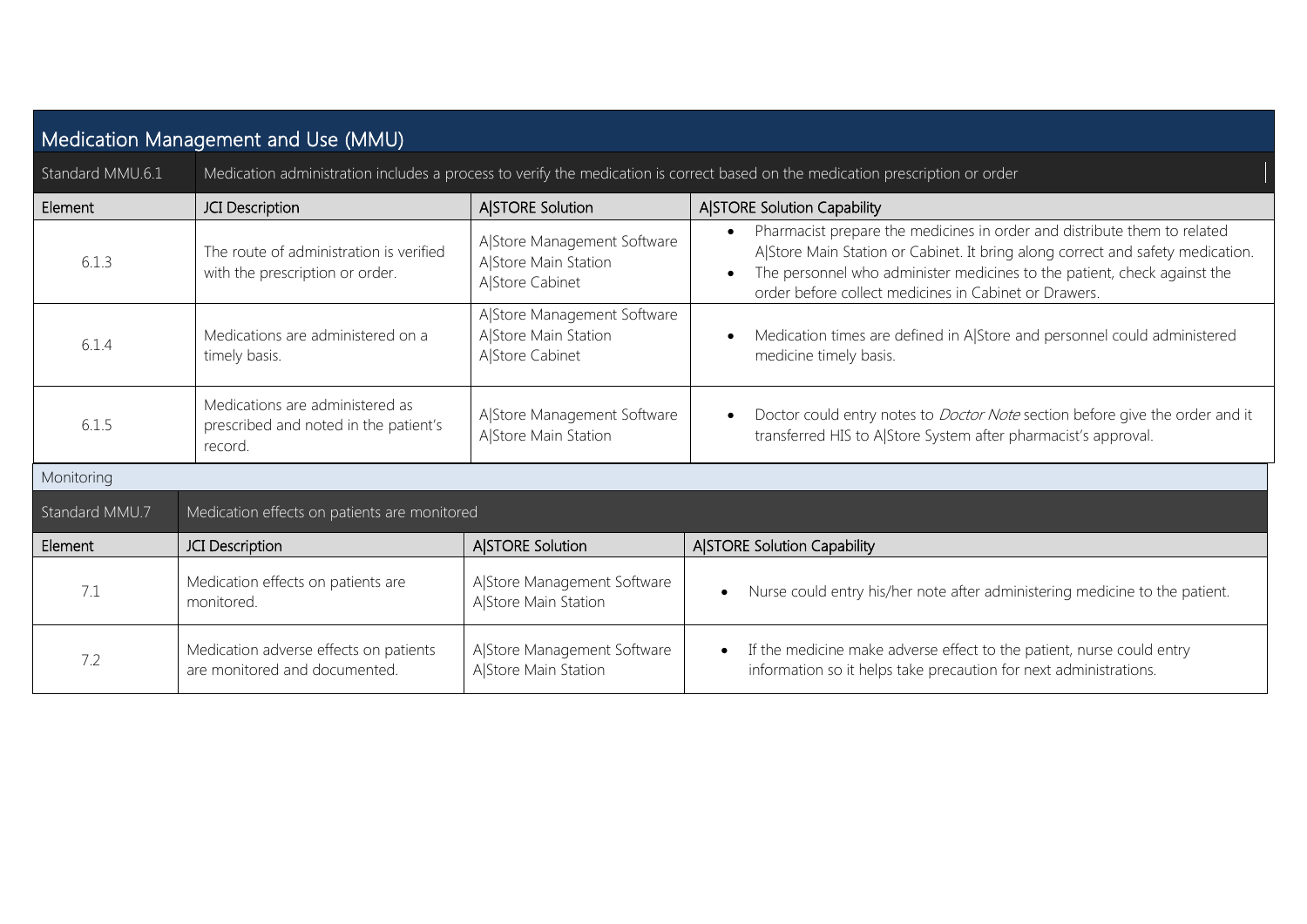| Management of Information (MOI) |                                                                                                                                   |                                              |                                                                                                                                                                                                                                                                                                                                                                                                   |  |
|---------------------------------|-----------------------------------------------------------------------------------------------------------------------------------|----------------------------------------------|---------------------------------------------------------------------------------------------------------------------------------------------------------------------------------------------------------------------------------------------------------------------------------------------------------------------------------------------------------------------------------------------------|--|
| Information Management          |                                                                                                                                   |                                              |                                                                                                                                                                                                                                                                                                                                                                                                   |  |
| Standard MOI.2                  | Information privacy, confidentiality, and security - including data integrity - are maintained                                    |                                              |                                                                                                                                                                                                                                                                                                                                                                                                   |  |
| Element                         | JCI Description                                                                                                                   | <b>A STORE Solution</b>                      | A STORE Solution Capability                                                                                                                                                                                                                                                                                                                                                                       |  |
| 2.1                             | The hospital has written process that<br>protects the confidentiality, security, and<br>integrity of data and information.        | A Store Management Software                  | Access requires User ID and fingerprint or password.<br>Provides layers of security locks (software and hardware) to control access to<br>supplies and implants.<br>A Store fingerprint identification systems helps ensure only approved<br>personnel access the station.<br>All transactions are electronically tracked and documented.<br>System access can be limited by door and cell based. |  |
| 2.2                             | The process is based on and consistent<br>with laws and regulations.                                                              | A Store Management Software                  | A Store focuses on safe medication. Security levels are defined as suitable with<br>laws and regulations and A Store provides layers of security to control access<br>to data that may support laws and regulations.                                                                                                                                                                              |  |
| 2.4                             | Those persons who need or have a job<br>position permitting access to each<br>category of data and information are<br>identified. | A Store Main Station<br>A Store Wall Station | There are different authorizations depends on personnel's job definition.<br>Pharmacist has got medicine refilling authorization but the nurse has got only<br>medicine collecting authorization.                                                                                                                                                                                                 |  |
| Standard MOI.3                  | The hospital determines the retention time of records, data, and information                                                      |                                              |                                                                                                                                                                                                                                                                                                                                                                                                   |  |
| Element                         | JCI Description                                                                                                                   | <b>A STORE Solution</b>                      | <b>A STORE Solution Capability</b>                                                                                                                                                                                                                                                                                                                                                                |  |
| 3.2                             | The retention process provides expected<br>confidentiality and security.                                                          | A Store Main Station<br>A Store Wall Station | Provides layers of security to control access to data.<br>The authorized personnel could see medicine and dose information after<br>choosing his/her patient.<br>When the personnel clicked the related patient, A Store System opens only<br>cabinet door or main station drawer and cell which has got the selected<br>patient's medicine.                                                      |  |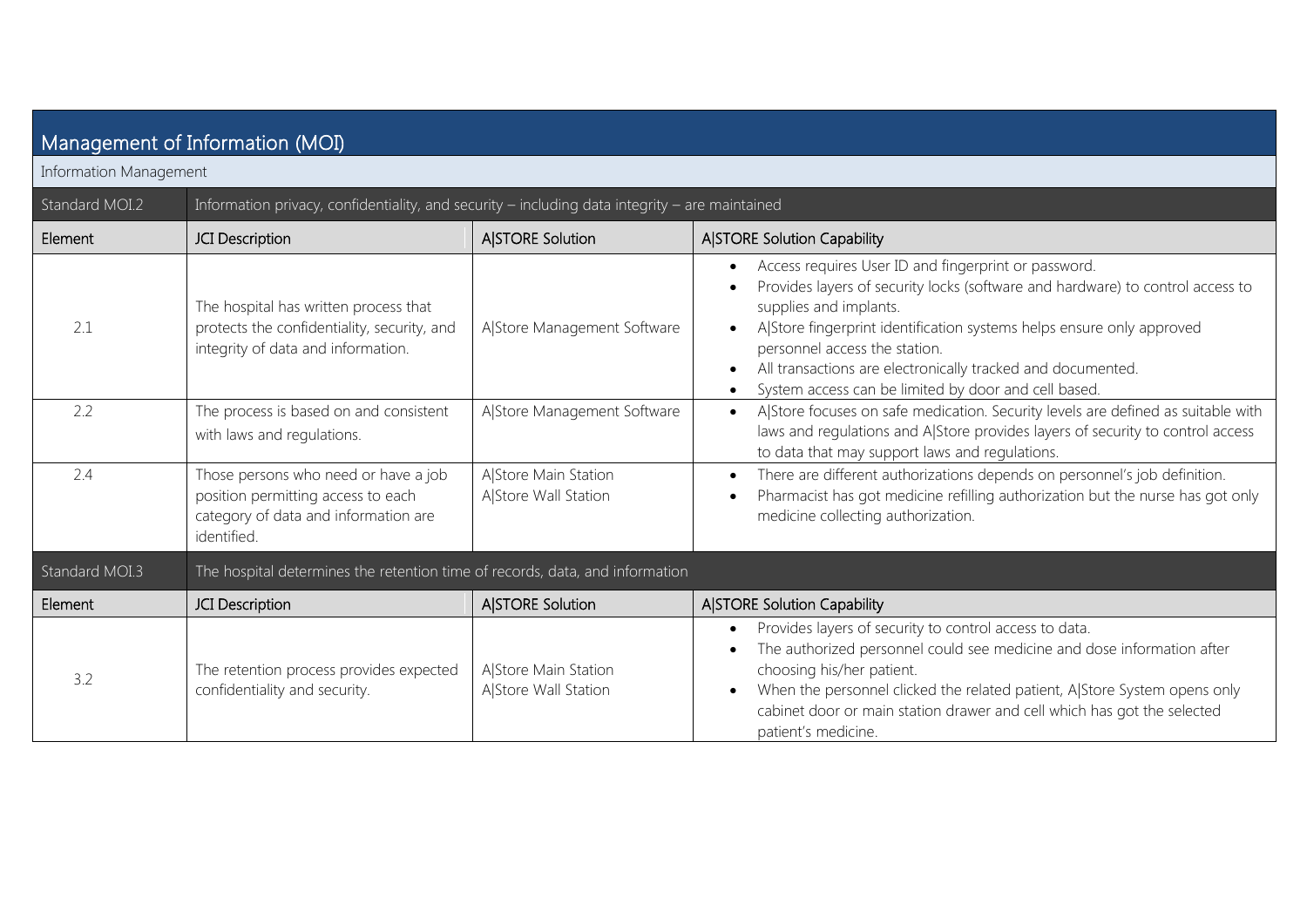| Management of Information (MOI) |                                                                                                                                                                                         |                             |                                                                                                                                                                                                                                                                                                                                                                                                                                              |  |  |
|---------------------------------|-----------------------------------------------------------------------------------------------------------------------------------------------------------------------------------------|-----------------------------|----------------------------------------------------------------------------------------------------------------------------------------------------------------------------------------------------------------------------------------------------------------------------------------------------------------------------------------------------------------------------------------------------------------------------------------------|--|--|
| Information Management          |                                                                                                                                                                                         |                             |                                                                                                                                                                                                                                                                                                                                                                                                                                              |  |  |
| Standard MOI.7                  | Records and information are protected from loss, destruction, tampering, and unauthorized access or use                                                                                 |                             |                                                                                                                                                                                                                                                                                                                                                                                                                                              |  |  |
| Element                         | JCI Description                                                                                                                                                                         | A STORE Solution            | <b>A STORE Solution Capability</b>                                                                                                                                                                                                                                                                                                                                                                                                           |  |  |
| 7.1                             | Records or information are protected<br>from loss.                                                                                                                                      | A Store Management Software | A Store works integrated with HIS. All transactions are transferred and stored<br>in HIS. They can also be archived electronically or in printed form.                                                                                                                                                                                                                                                                                       |  |  |
| 7.3                             | Records and information are protected<br>from tampering and unauthorized access<br>or use.                                                                                              | A Store Management Software | The user access level defines which users may have access to this information.<br>The system offers different subdivisions of user levels, such as viewer,<br>modifying or delete.<br>The Pyxis BioID fingerprint identification system physically identifies user<br>identity prior to granting access assuring only authorized clinicians and end<br>users have access to patient information in accordance with their user<br>privileges. |  |  |
| <b>Patient Clinical Record</b>  |                                                                                                                                                                                         |                             |                                                                                                                                                                                                                                                                                                                                                                                                                                              |  |  |
| Standard MOI.10.1               | The clinical record contains sufficient information to identify the patient, to support the diagnosis, to justify the treatment, and to document the course and results of<br>treatment |                             |                                                                                                                                                                                                                                                                                                                                                                                                                                              |  |  |
| Element                         | JCI Description                                                                                                                                                                         | A STORE Solution            | <b>A STORE Solution Capability</b>                                                                                                                                                                                                                                                                                                                                                                                                           |  |  |
| 10.1.1                          | Patient clinical records contain adequate<br>information to identify the patient.                                                                                                       | A Store Management Software | All clinical records or patient related information is always clearly identifiable to<br>$\bullet$<br>prevent confusion. Patient name, room number, birth date or patient number<br>are used as identifiers                                                                                                                                                                                                                                  |  |  |
| 10.1.2                          | Patient clinical records contain adequate<br>information to support the diagnosis.                                                                                                      | A Store Management Software | The doctor could give extra information in <i>Doctor Note</i> section before give an<br>$\bullet$<br>order and the pharmacist could give extra information in <i>Pharmacist Note</i><br>section before confirm the order.                                                                                                                                                                                                                    |  |  |